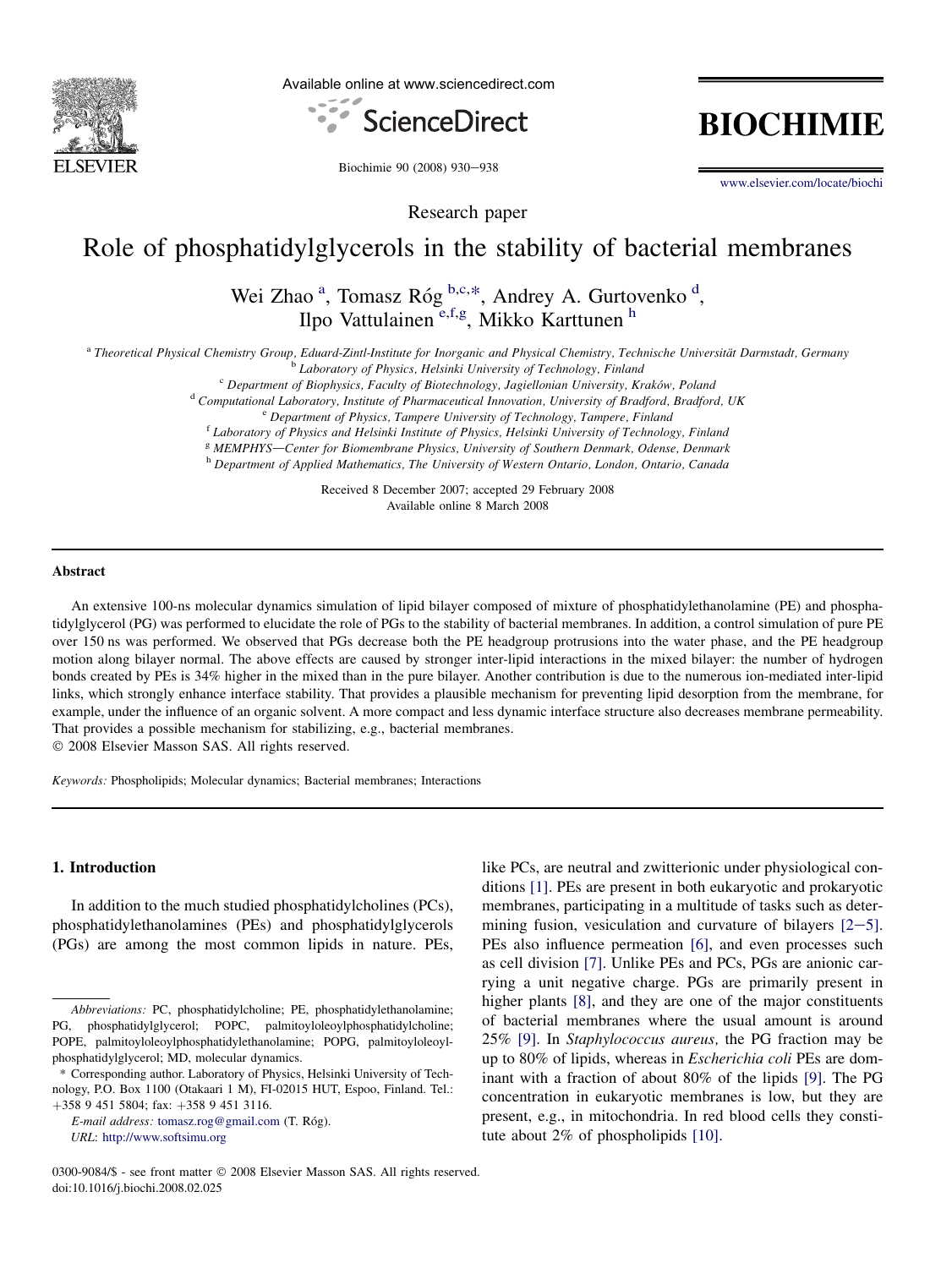Due to the presence of an ammonium group in PE and hydroxyl groups in the PG molecule, both lipids are capable in participating in hydrogen bonding as both hydrogen donors and acceptors, while PCs can only function as hydrogen acceptors. PE-PE hydrogen bonds have been observed both experimentally [\[11,12\]](#page-7-0) and in molecular dynamics (MD) simulations  $[13-16]$  $[13-16]$  $[13-16]$ . The presence of PG-PG hydrogen bonds in PG mono- and bilayers is not so obvious; their presence has been suggested from infrared studies [\[17,18\].](#page-7-0) Limited formation of such bonds has been demonstrated in MD simu-lations as well [\[19,20\].](#page-7-0)

Since direct electrostatic interactions between charged species are rather strong, PGs, as well as other charged lipids, function both as membrane stabilizers and destabilizers, and are believed to play an important role in controlling membrane peptide/protein interactions [\[21\].](#page-7-0) The importance of electrostatic interactions between PGs is stressed by the fact that main phase transition temperature as well as phase behavior strongly depend on ionic strength [\[22,23\]](#page-7-0).

Furthermore, there is strong evidence that bacteria are able to adjust their relative concentrations of PEs and PGs when subjected to toxic organic solvents [\[24,25\].](#page-8-0) Such an alteration in headgroup composition seems to be a means for changing membrane permeability, and hence preserving stability. Molecular mechanisms responsible for these changes are not known, however. Studies using model membranes and PGs have revealed complex effects on vesicle morphology, phase behavior, and mixing properties of  $PE-PG$  mixtures  $[26, 27]$ .

Unlike for PCs, the number of computational studies involving PEs and PGs has been more limited. Properties of e.g., SOPE and POPE [\[28,29\],](#page-8-0) DOPE [\[30\],](#page-8-0) DPPE [\[15,16\]](#page-7-0), DLPE [\[14\]](#page-7-0) and POPG bilayers [\[20,31\]](#page-7-0) have been studied, but the number is very limited compared to the abundant studies of PCs, and no systematic studies exist to our knowledge. POPE-POPG mixture, the topic of this paper, has recently been used to model bacterial membranes  $[32-35]$  $[32-35]$  $[32-35]$ . The current study goes beyond the earlier ones [\[32,33\]](#page-8-0) as the time scales here are almost two orders of magnitude longer providing the access to the important hydrogen bonding and charge-mediated interactions. An excellent review of MD simulations of charged lipid species and the effect of ions on lipid bilayer properties is given by Berkowitz et al. [\[36\].](#page-8-0)

In this paper, we present results from large-scale MD simulations of a mixed POPE-POPG bilayer in proportion 3:1. This proportion was chosen as it models bacterial membranes [\[32,33\].](#page-8-0) Our main findings can be summarized as follows: based on our measurements, we propose that the stability of bacterial membranes significantly increases due to the presence of PGs. PGs also decrease protrusions of PE molecules and reduce their motion along the bilayer normal. These changes occur due to strong ion-mediated electrostatic interactions, and an increase in inter-lipid hydrogen bonds. Consequences to domain formation in bacterial membranes [\[37\]](#page-8-0) and antimicrobial peptides [\[38\]](#page-8-0) will be discussed at the end of this paper.

The rest of this paper is organized as follows: in Section 2 we describe the simulation method, protocol and parameters. In Section [3](#page-2-0) we present the results, and we finish with a discussion and conclusions in Section [4](#page-6-0).

# 2. Method

We studied lipid bilayers consisting of 96 POPEs, 32 POPGs, and 3623 water molecules. Since the POPG lipids are anionic and carry a unit charge,  $32 \text{ Na}^+$  counterions were added for charge neutrality. A pure POPE bilayer made of 128 POPEs and 3655 water molecules was studied as a reference system; the structures of the POPE and POPG molecules are shown in [Fig. 1.](#page-2-0) The lipid force-field parameters were taken from the widely used and validated united atom force-field of Berger et al. [\[39\].](#page-8-0) They are based on the GRO-MOS force-field bonding parameters for lipid headgroups, with Ryckaert-Bellemans potential functions  $[40, 41]$  for hydrocarbon chains. For the Lennard-Jones interactions, the OPLS (Optimized Parameters for Liquid Simulations) parameters were used [\[42\].](#page-8-0) For the hydrocarbon chains, the Lennard-Jones parameters optimized for long hydrocarbon were used [\[39\].](#page-8-0) For POPE, we used the description by Tieleman et al. [\[43\]](#page-8-0) (available at [http://moose.bio.ucalgary.ca/\)](http://moose.bio.ucalgary.ca), and for POPG we used the same description (based on the above parameterization) as in our previous study of a pure POPG bilayer [\[20\]](#page-7-0) (available at [http://www.softsimu.org/downloads.](http://www.softsimu.org/downloads.shtml) [shtml\)](http://www.softsimu.org/downloads.shtml). The SPC (Simple Point Charge) model [\[44\]](#page-8-0) was used for water as it is consistent with the above force-field, and the standard GROMACS force-field parameters were used for sodium ions.

The simulations were performed in the NpT (constant particle number, pressure and temperature) ensemble using the open source GROMACS package [\[45\].](#page-8-0) All the Lennard-Jones interactions were cut off at 1.0 nm, and the particle-mesh Ewald (PME) method [\[46\]](#page-8-0) was used for electrostatics. Lipid bonds were constrained using the LINCS algorithm [\[47\]](#page-8-0), while SETTLE [\[48\]](#page-8-0) was used for water. The list of nonbonded pairs was updated every 10 steps. The time step was set to 2 fs and temperature was kept constant at 310 K using the weak coupling method [\[49\]](#page-8-0) with a coupling time constant of 0.1 ps. Temperature of 310 K was selected since it is physiological temperature and thus of biological interest. The selected lipids are in the fluid phase in that temperature. Following standard practice, lipids and solvent (water and ions) were separately coupled to a heat bath. The Berendsen barostat [\[49\]](#page-8-0) with a coupling constant of 1.0 ps was employed (1 bar), and semi-isotropic pressure coupling was used. The above parameters and the simulation protocol have been widely used, validated and tested by us and other groups, see e.g., Refs.  $[50-54]$  $[50-54]$  $[50-54]$  and references therein.

As the initial structure for the mixed POPE-POPG bilayer, we used a pre-equilibrated palmitoyloleoylphosphatidylcholine (POPC) bilayer [\[50\]](#page-8-0) where the choline moieties of POPC lipids were replaced with ammonium and glycerol groups. The resulting POPE-POPG (POPE) bilayer system was simulated for 100 (150) ns; the time range from 30 to 100 ns (30 to 150 ns) was used in data analysis. Equilibration was monitored by using the area per lipid, potential energy and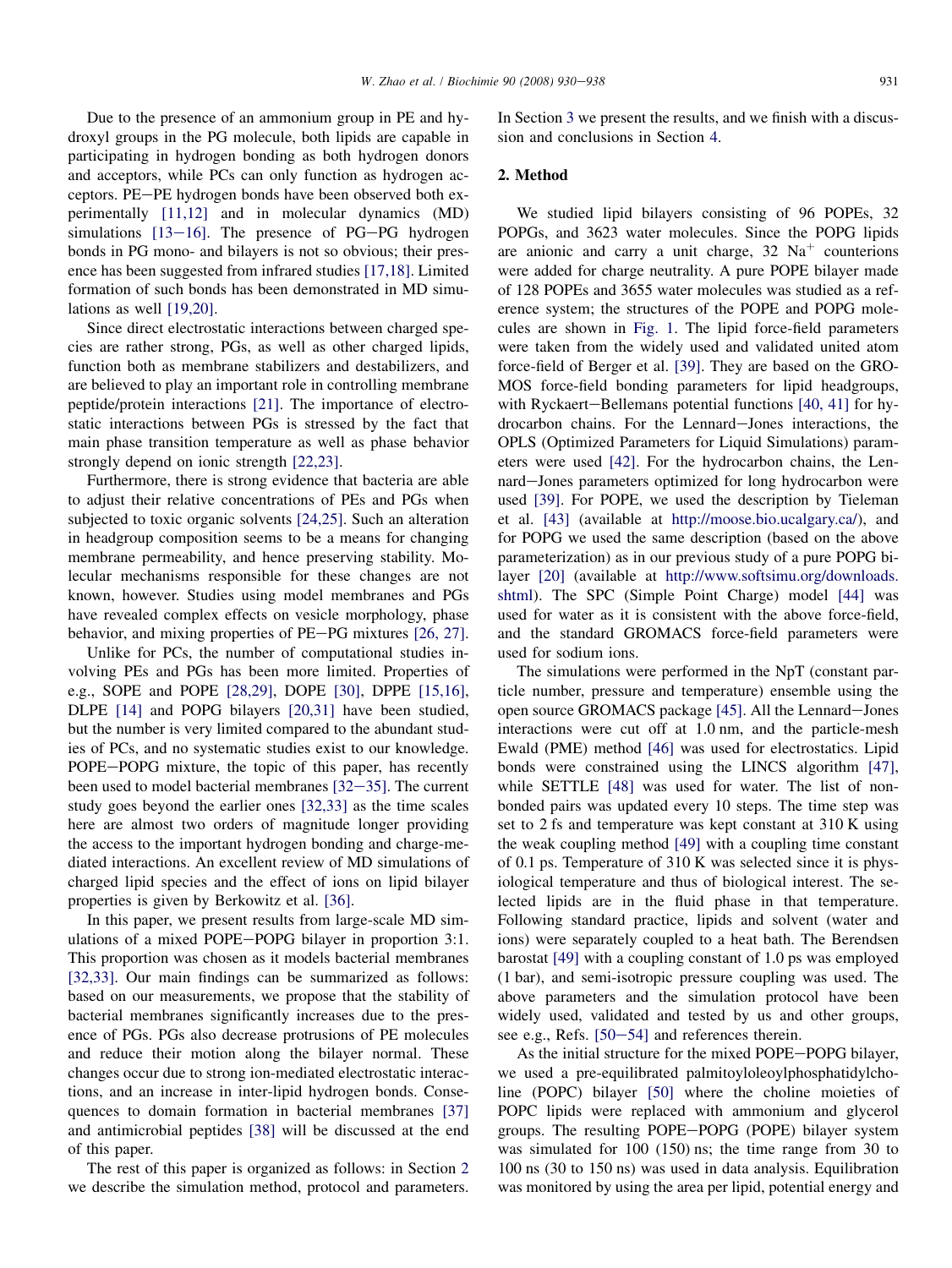<span id="page-2-0"></span>



Fig. 1. Chemical structures of (a) POPE and (b) POPG molecules.

temperature which had settled to their equilibrium values after 20 ns. Snapshots of the POPE-POPG system are shown in [Fig. 2.](#page-3-0)

#### 3. Results

# 3.1. Characteristics of the membrane systems

We start with a discussion of the system dimensions. In the pure POPE system the area per lipid was determined to be  $0.514 \pm 0.006$  nm<sup>2</sup>. It compares reasonably well with experiments which give about 0.56 nm<sup>2</sup> at  $T = 303$  K [\[55\]](#page-8-0) and the simulations of Mukhopadhyay et al. [\[56\]](#page-8-0) which give 0.49 nm<sup>2</sup> at  $T = 298$  K. Unlike for the commonly used dipalmitoylphosphatidylcholine (DPPC), there is only a very limited amount of data available for POPE. Mukhopadhyay et al. also discuss possible problems in comparing simulations of POPE with experiments. For the POPE-POPG mixture we measured  $0.510 \pm 0.007$  nm<sup>2</sup> and in our previous study of the pure POPG system we found  $0.530 \pm 0.006$  nm<sup>2</sup> [\[20\].](#page-7-0) To our

knowledge, there is no experimental data that can be compared to the mixed system.

We also measure the deuterium order parameter  $S_{cd}$  [\(Fig. 3](#page-3-0)) [\[57\]](#page-8-0):

$$
S_{\rm cd} = \left\langle \frac{3}{2} (\cos^2 \theta) - \frac{1}{2} \right\rangle
$$

where  $\theta$  is an instantaneous angle between the *n*th segmental vector, i.e.,  $(C_{n-1}, C_{n+1})$  vector linking  $n - 1$  and  $n + 1$  carbon atoms in the acyl chain and the bilayer normal;  $\langle \ldots \rangle$  denotes both the ensemble and the time averages. As compared to the pure POPE bilayer, the sn-1 chain of the POPG in the mixed bilayer shows reduced order at the beginning of the chain. The PG sn-1 chain is, however, more ordered than in the case of a pure POPG bilayer.

# 3.2. Head group orientation and rotation

The orientations of the POPE  $P-N$  dipoles are influenced by the  $Na<sup>+</sup>$  ions, which bind to the POPE carbonyl oxygen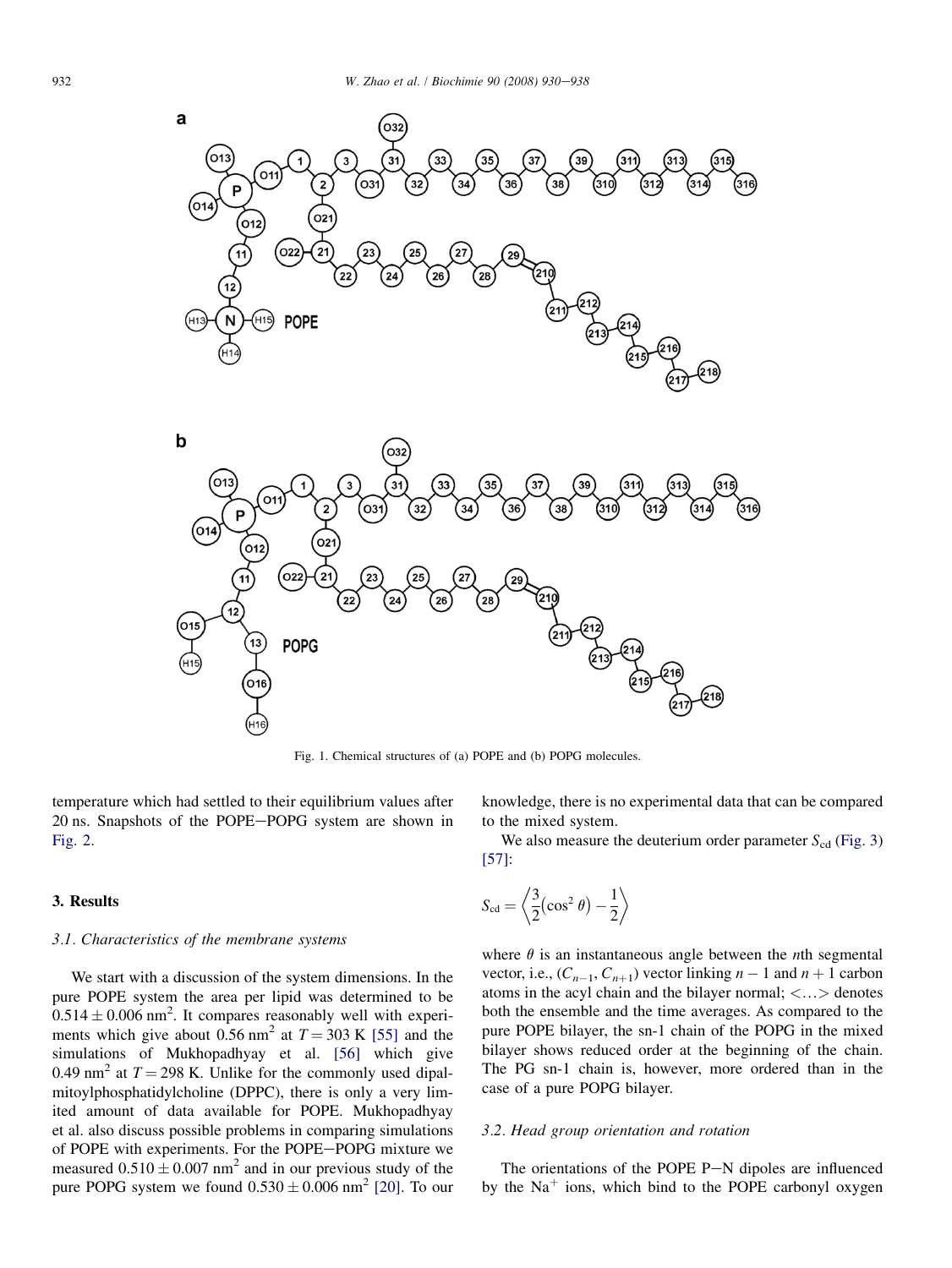<span id="page-3-0"></span>

Fig. 2. Snapshots of (a) the structure of the POPE-POPG bilayer (water not shown for clarity), and (b) configuration of the upper leaflet after 100 ns (each lipid is represented by the average position of its two carbonyl oxygen atoms. Color scheme: red, POPE; green, POPG; blue, ions; and yellow, lipid-ion 'bonds'). (c) Structure of four lipids bonding to a  $Na<sup>+</sup>$  ion.

O22 in the POPE-POPG system, see [Fig. 1](#page-2-0) for the numbering of atoms. To study this, POPEs were divided into two categories: those bound to a  $Na<sup>+</sup>$  ion and those not. We define a POPE $-Na^+$  pair bound if the lifetime of the 'bond' exceeds



Fig. 3. Deuterium order parameters SCD of sn-1 (a) and sn-2 (b) chains of POPE and POPG in pure POPE, pure POPG, and POPE/POPG bilayers.

half of the whole trajectory. We found that about 1/3 of POPEs were bound during the simulation run. The average angle between the bilayer normal and the P-N vector was  $87^{\circ} \pm 4^{\circ}$  for bonded and  $96^{\circ} \pm 2^{\circ}$  for non-bonded PEs. Hence, binding to an ion reorients the  $P-N$  dipole toward the water phase. The orientation of the  $P-N$  dipoles in the pure POPE system was found to be  $92^{\circ} \pm 1^{\circ}$ . That is, within the error bars, the same as the average value in the POPE-POPG system  $(93^{\circ} \pm 3^{\circ})$ . That may be the result of a balance between ion bonding, hydration, and inter-lipid hydrogen (H) bonds. Consistenly with previous studies, the effect of  $Na<sup>+</sup>$  ions on the POPG head group orientation was found to be negligible [\[20\]](#page-7-0).

To examine the effect of ion bonding on headgroup rotation, we calculated the reorientational autocorrelation function  $(RAF)$  of the P $-N$  vector for the first Legendre polynomial of the ion-bonded and non-bonded POPE headgroups both in the mixed POPE-POPG and the pure POPE bilayers ([Fig. 4\)](#page-4-0). As can be seen in [Fig. 4](#page-4-0), the rotation of PE headgroups is slower in the mixed bilayer including both bonded and non-bonded PEs. However, the dynamics of the bonded headgroups is more influenced than those of non-bonded PEs. We can conclude that head group rotation is influenced both by ion bonding and H-bonds (see Section [3.4](#page-5-0))

#### 3.3. Interactions with ions

In the POPE-POPG system, the  $Na<sup>+</sup>$  ions interact actively with the carbonyl oxygen atoms, especially with the POPG ones. To characterize those interactions, the radial distribution functions (RDFs) of  $Na<sup>+</sup>$  ions relative to the various lipid oxygen atoms and water oxygens are shown in [Fig. 5.](#page-4-0) The coordination numbers around a  $Na<sup>+</sup>$  ion (that is, the average number of atoms within the first hydration shell of an ion, see [\[20\]](#page-7-0)) were found to be 3.28, 1.10, 0.80, 0.06, 0.01, 0.11, and 0.03 for water oxygen atoms (errors are less than 0.03), POPE carbonyls (O22, O32), POPG carbonyls (O22, O32), POPE phosphodiester oxygen atoms (O13, O14), POPG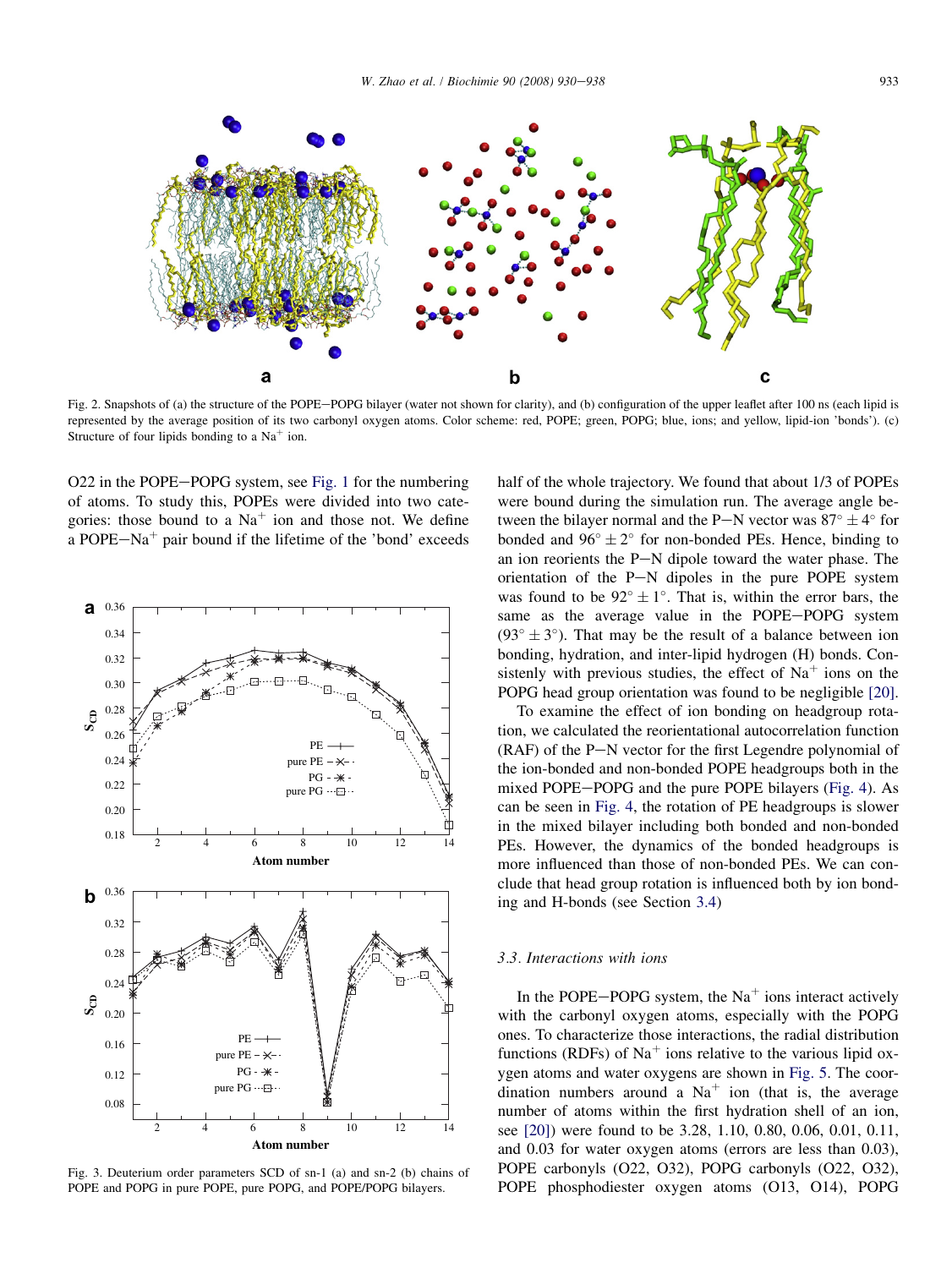<span id="page-4-0"></span>

Fig. 4. Reorientational autocorrelation function of the first Legendre polynomial for P-N vector in the POPE molecules in the POPE and POPE-POPG bilayers.

phosphodiester oxygen atoms (O13, O14), O15 (POPG), and O16 (POPG), respectively. The sodium ions prefer to interact with the POPG carbonyl oxygen atoms since each POPE carbonyl oxygen atom binds only 0.37 sodium ions, while each



Fig. 5. Radial distribution functions (RDF) of phosphodiester and carbonyl oxygen atoms of POPE and POPG with  $Na+$  ions (a); and with POPE nitrogens (bottom) in the POPE-POPG system (b). See [Fig. 1](#page-2-0) for numbering of atoms.

POPG binds 0.80. In addition, the two carbonyl oxygen atoms of both POPE and POPG show different occurrence around  $Na<sup>+</sup>$  ions. The coordination numbers of O22 and O32 of POPE around a  $Na<sup>+</sup>$  ion were found to be 0.70 and 0.39, respectively. For POPG, the relative coordination numbers are 0.58 and 0.22.

Ions can link two lipids together by forming 'bridges'. We define an ion bridge to exist when a carbonyl oxygen atom (O22, O32) is within the first hydration shell (0.33 nm [\[20\]](#page-7-0)) of a  $Na<sup>+</sup>$  ion. We chose this definition, since bonding between  $Na<sup>+</sup>$  ions and carbonyl oxygen atoms is more stable and frequent in comparison to interactions between the  $Na<sup>+</sup>$  ions and other lipid oxygen atoms. It is also possible to consider all lipid oxygen atoms as binding sites available for ion bridges [\[36\]](#page-8-0). We found  $60 \pm 6$  ion-lipid pairs, which lead to the formation of  $13 \pm 1$  ion-lipid clusters. An ion-lipid cluster is defined to be a connected network of lipids, which are bound together by ion bridges. Distribution of the cluster sizes is shown in Fig. 6a. A snapshot of a cluster (viewed from the water side) is shown in [Fig. 2](#page-3-0)b. As compared with POPEs, there are more POPGs which bind to two  $Na<sup>+</sup>$  ions. Majority of  $Na<sup>+</sup>$  ions were found to interact with three or four lipids. To illustrate this, the fractions of ions bonded to



Fig. 6. (a) Distributions of cluster sizes containing at least one  $Na<sup>+</sup>$  ion in the POPE-POPG system. (b) Fractions of  $Na<sup>+</sup>$  ions bonding to different numbers of lipids.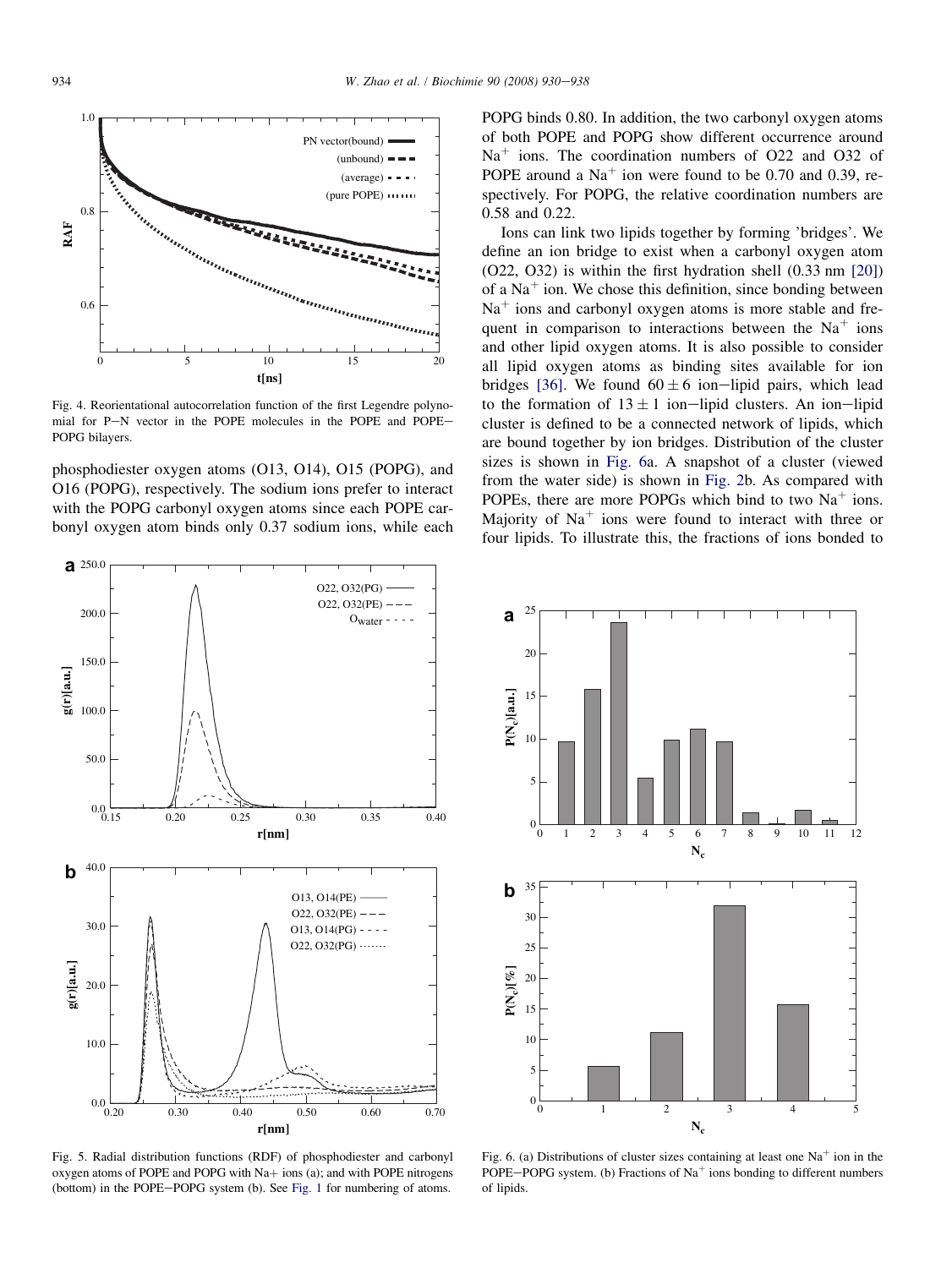<span id="page-5-0"></span>different number of ions are shown in [Fig. 6b](#page-4-0). A snapshot of four lipids bonded to one  $Na<sup>+</sup>$  is shown in [Fig. 2c](#page-3-0).

Concluding, the introduction of PGs and related counterions to a PE bilayer gives rise to strong bonding and formation of stable ion-lipid clusters, this will be discussed in detail below.

#### $3.4.$  Lipid-lipid and lipid-water hydrogen bonding

To determine whether a H-bond exists, we used the common definition: the distance r between the hydrogen and an acceptor has to be  $r \le 0.25$  nm, and the donor-hydrogen acceptor angle must be  $\alpha \leq 30$  [\[58\]](#page-8-0). As for lipid-lipid H-bonds, a POPE participates, on average, in 1.27 H-bonds in the mixed bilayer (0.79 with other PEs and 0.48 with PGs; H-bonds with PGs include 0.40 bonds where the H donor is the PE ammonium group, and 0.08 where the H donor is the PG O16- H16 group) and only in 0.95 H-bonds in the pure POPE bilayer (errors are less than 0.02). A POPG, in turn, participates in 1.55 H-bonds (1.44 with PEs and 0.11 with PGs; H-bonds with PEs include 1.20 bonds where the H donor is a PE and 0.24 where the H donor is PG), and only in 0.36 H-bonds in a pure POPG bilayer [\[20\]](#page-7-0). Detailed numbers of H-bonds between the different groups of POPE and POPG molecules are given in Table 1.

Lipids also H-bond with water molecules. The POPE carbonyl oxygen atoms (O22 and O32) H-bond to 1.35 water

Table 1

Average number of intermolecular and intramolecular hydrogen bonds in POPE-POPG and POPE bilayers

| H donor           | H acceptor      | Intermolecular  | Intramolecular  |
|-------------------|-----------------|-----------------|-----------------|
| POPE-POPG bilayer |                 |                 |                 |
| $N$ (PE)          | O12 (PE)        |                 | $1.00 \pm 0.00$ |
| $N$ (PE)          | 013, 014 (PE)   | $0.49 \pm 0.04$ |                 |
| $N$ (PE)          | O22 (PE)        | $0.24 \pm 0.03$ | $0.13 \pm 0.03$ |
| $N$ (PE)          | O32 (PE)        | $0.06 \pm 0.02$ | $0.03 \pm 0.01$ |
| $N$ (PE)          | 013, 014 (PG)   | $0.16 \pm 0.03$ |                 |
| $N$ (PE)          | O15 (PE)        | $0.10 \pm 0.02$ | —               |
| $N$ (PE)          | O16 (PE)        | $0.03 \pm 0.02$ |                 |
| $N$ (PE)          | <b>O22 (PE)</b> | $0.08 \pm 0.01$ |                 |
| $N$ (PE)          | <b>O32 (PE)</b> | $0.03 \pm 0.01$ |                 |
| O15 (PG)          | O12 (PG)        |                 | $1.00 + 0.00$   |
| O16 (PG)          | O11 (PG)        |                 | $0.02 \pm 0.02$ |
| O16 (PG)          | O12 (PG)        |                 |                 |
| O16 (PG)          | O13, O14 (PG)   | $0.01 \pm 0.01$ |                 |
| O16 (PG)          | O15 (PG)        | $0.01 \pm 0.01$ | $0.04 \pm 0.03$ |
| O16 (PG)          | O16 (PG)        | $0.01 \pm 0.01$ |                 |
| O16 (PG)          | O21 (PG)        |                 | $0.03 \pm 0.01$ |
| O16 (PG)          | O22 (PG)        | $0.06 \pm 0.03$ | $0.01 \pm 0.01$ |
| O16 (PG)          | O31 (PG)        |                 |                 |
| O16 (PG)          | O32 (PG)        | $0.02 \pm 0.02$ | $0.01 \pm 0.01$ |
| O16 (PG)          | O13, O14 (PE)   | $0.03 \pm 0.03$ |                 |
| O16 (PG)          | O22 (PE)        | $0.16 \pm 0.05$ |                 |
| O16 (PG)          | <b>O32 (PE)</b> | $0.05 \pm 0.04$ |                 |
| POPE bilayer      |                 |                 |                 |
| $N$ (PE)          | 013, 014 (PE)   | $0.63 \pm 0.05$ |                 |
| $N$ (PE)          | O22 (PE)        | $0.26 \pm 0.03$ | $0.18 + 0.03$   |
| $N$ (PE)          | O32 (PE)        | $0.07 \pm 0.02$ | $0.01 \pm 0.01$ |

The errors are standard error estimates.

molecules in the mixed bilayer, and to 1.78 in the pure POPE bilayer. Thus, the observed dehydration is likely due to bonding. A POPG binds to 0.97 water molecules in the carbonyl region in the mixed bilayer and to 0.63 in a pure POPG bilayer [\[20\]](#page-7-0). Other lipid oxygen atoms were found to bind to a similar number of water molecules both in mixed and pure bilayers.

Concluding, the introduction of PGs and related counterions to a PE bilayer leads to an increase in intermolecular H-bonding (34% more H-bonds per PE) and to a decrease in hydration in the carbonyl region of the bilayer. This may also have other consequences as the area per lipid of a mixed PC-POPG bilayer has been shown to depend on hydration (together with the mixing ratio) [\[59\]](#page-8-0).

# 3.5. Water ordering and electrostatic potential

Ordering of water molecules in the vicinity of the water/ membrane interface can be characterized by the time averaged projection of the water dipole unit vector onto the interfacial normal [\[20\]](#page-7-0). The results are shown in Fig. 7a, which shows



Fig. 7. Profiles across the bilayer of (a) water orientation represented by the average cosine of the angle between the water dipoles and the bilayer normal; (b) electrostatic potential for pure POPE, pure POPG, and POPE-POPG bilayers.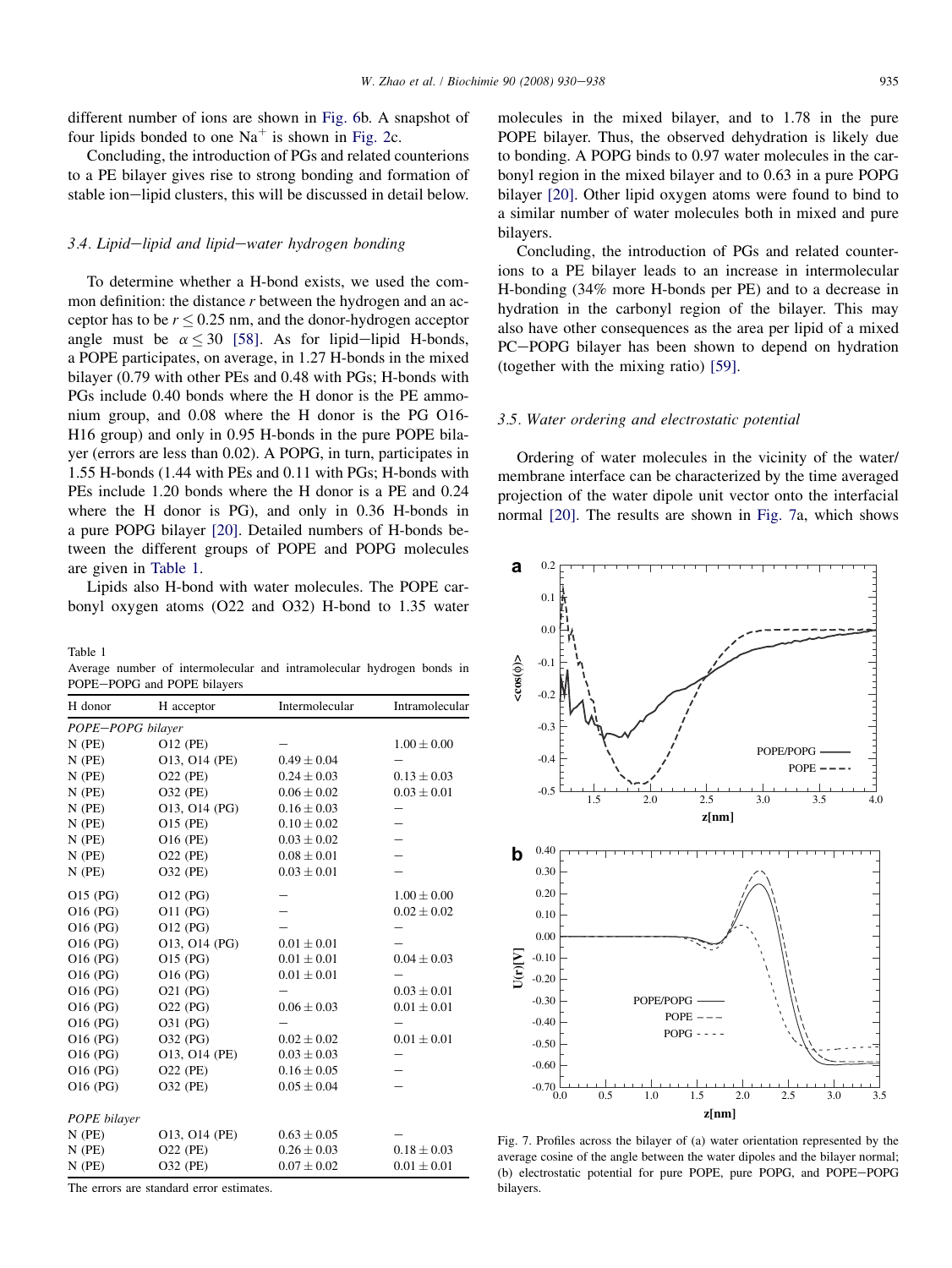<span id="page-6-0"></span>that the water molecules are less ordered in the carbonyl oxygen region of the mixed POPE-POPG than in the pure POPE bilayer.

To a large extent, the electrostatic potential determines the permeability of ionic solutes through the lipid bilayer. Hence, to calculate the electrostatic potential across the bilayer, the average charge density profile was first computed, the bilayer center being assigned to  $z = 0$  for each simulation frame. Then, the electrostatic potential was determined by integrating the charge density twice with the initial condition V  $(z = 0) = 0$  [\[50,51\].](#page-8-0) [Fig. 7](#page-5-0)b shows the electrostatic potential profiles of pure POPE, pure POPG, and POPE/POPG systems. The potential differences between the interior of bilayer and the water phase are, respectively,  $-0.58$ ,  $-0.51$ , and  $-0.59$  mV.

# 3.6. Protrusions characterized by POPE glycerol backbone

Protrusions, i.e., extensions of a lipid or lipids outward to the water phase are an important characteristic of membranes as they tell about the hydrophobic thickness and its fluctuations, but they are relatively difficult to characterize experimentally as well as in a simulation. Protrusions may be due to single lipid or they may be collective [\[60,61\].](#page-8-0) Here, we focus on the former. Here, we describe protrusions by measuring the partial distributions of the nitrogen atoms in the z-direction and, as a second characteristic, we study the positional autocorrelation functions in the z-direction using the local neighborhood of the lipid as a reference. These measures characterize the amount and lifetime of fluctuations in the z-direction. Ideally, free energy [\[60\]](#page-8-0) should be used but it was not possible here. The distribution of the nitrogen atoms in the two systems is shown in Fig. 8. It has a slightly narrower distribution in the mixed bilayer as compared with the pure POPE bilayer. This suggests that the protrusions in the mixed bilayer are suppressed as compared with the pure bilayer. To examine that better, we calculated the autocorrelation functions for the positions of the glycerol groups along the bilayer normal with



Fig. 8. Partial densities of the nitrogen atoms (bilayer is centered at 0 nm).

respect to their neighborhood, see Fig. 9. The neighborhood was defined as molecules with their centers of mass at a dis $t$ ance  $\leq 1$  nm. The *z*-position was then calculated with respect to the average z-position of the neighborhood. Fig. 9 indicates a slower motion in the direction of the bilayer normal in the mixed bilayer.

## 4. Discussion

We have studied the properties of POPE-POPG bilayers to elucidate the role of charged PG lipids on the stability of bacterial membranes. Key results of this study are shown in Figs. 8 and 9. The distribution of nitrogens is sharper in the mixed bilayer than in the pure POPE system (Fig. 8); that indicates a more compact bilayer interfacial region and less lipid protrusions into the water phase. Decrease in protrusions is associated with slower dynamics in the interface as shown in [Figs.](#page-4-0) [4 and 9.](#page-4-0) Both phenomena contribute to increased membrane stability by preventing lipid desorption from the membrane, for example, under the influence of an organic solvent, thus preventing the membrane from disintegrating. A more compact and less dynamic structure of the interface should also decrease membrane permeability. To our knowledge such a mechanism of stabilizing bacterial membranes by PG has not been previously proposed.

Our data suggest that the atomic level mechanism responsible for the decrease of protrusions and the dynamics of headgroups is related to the strong bonding between PEs and PGs. This is realized through H-bonds and ion bridges. As for Hbonds, the PE ammonium group preferentially H-bonds with the PG phosphodiester oxygen atoms. Due to this, the total number of H-bonds created by the ammonium groups is increased by about 30% in comparison with the pure POPE bilayer. Additionally, PEs are H-bonded with POPGs via the PG hydroxyl groups. Similar H-bonding and water mediated bonding (water bridges) between PEs and PGs have been shown in a previous study of a POPE-POPG bilayer [\[33\].](#page-8-0)



Fig. 9. Autocorrelation functions of the vertical positions of the glycerol group for the pure POPE and mixed POPE-POPG bilayers.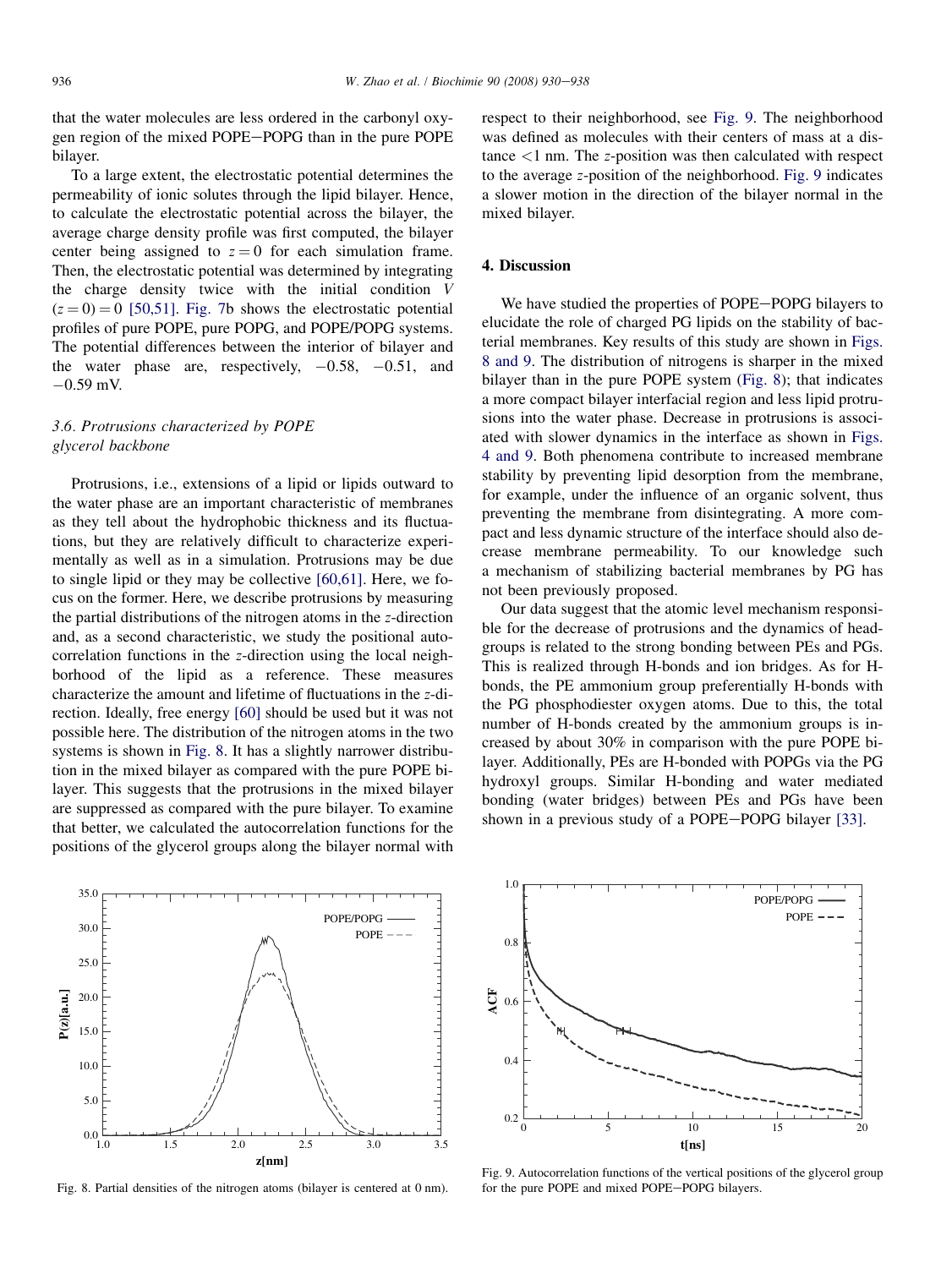<span id="page-7-0"></span>The second mechanism responsible for the decrease of protrusions is due to ion binding and the formation of ion bridges between PEs and PGs. [Fig. 2](#page-3-0)a shows that most of the ions are bonded in the interface. That causes local dehydration as water bridges are replaced by much stronger ion links. The lifetime of ion links is much longer than that of water bridges  $-$  many ions were bonded for more than half of the simulation time, some of them even for the whole simulation (70 ns). For comparison, the lifetime of water bridges is of the order of  $100-$ 200 ps [\[62\].](#page-8-0)

Let us finish by discussing some aspects related to the wider importance of our results. In eukaryotic membranes the issue of domains, in particular rafts [\[63\],](#page-8-0) has been one of the most discussed topics. In bacterial membranes, domains have received much less attention although they do exist [\[37\].](#page-8-0) In mammalian cells, cholesterol, saturated PCs and sphingomyelin are the main components in rafts, but in the latter, domains have been mostly associated with PE and cardiolipin, which is negatively charged. PEs have been suggested to be the key component [\[37\]](#page-8-0) due to their small head group size and H-bonding capabilities. Our results show in detail that PEs bond strongly with PGs, and hence it is very reasonable to expect that to be the case with cardiolipin as well  $-$  it seems also plausible to have domains in PE-PG dominated systems, although we are not aware of such experiments. As discussed above, the total number of H-bonds by the PE ammounium groups significantly increases when PG is added in a pure PE bilayer. As also discussed above, ion bridges mediate further PE-PG interactions at the water-membrane interface. Thus, our studies show the detailed microscopic mechanisms, which may be responsible for domain formation in bacterial membranes. Simulating systems so large that one would be able to see the formation and dissociation of such domains is currently beyond any computational capabilities.

Finally, lipid charge, in particular that of PGs, together with variation of the hydrophobic chain length, has been shown [\[38\]](#page-8-0) to be an important factor in the disruption of lipid membranes when exposed to certain antimicrobial peptides. One possibility, although cannot be verified here, is that the penetration of the peptide breaks the H-bond and ion bonding network and that may trigger destabilization of the membrane, e.g., due to like-charge interactions. Whether or not that is the case will be left as a topic for further studies.

# Acknowledgments

We would like to thank Emil Aaltonen foundation, the Academy of Finland, the Natural Sciences and Engineering Research Council of Canada (NSERC), and the Marie Curie Fellowship Program (T.R.) for financial support. The Finnish IT Center for Science (CSC) and the HorseShoe supercluster computing facility (University of Southern Denmark) are acknowledged for providing computational resources.

# References

- [1] T.M. Devlin, Textbook of Biochemistry with Clinical Corrections, fifth ed. Wiley-Liss, New York, 2002.
- [2] R. Birner, M. Bürgermeister, R. Schneiter, G. Daum, Roles of phosphatidylethanolamine and of its several biosynthetic pathways in Saccharomyces cerevisiae, Mol. Biol. Cell  $12$  (2001) 997-1007.
- [3] K.A. Dill, D. Stigter, Lateral interactions among phosphatidylcholine and phosphatidylethanolamine head groups in phospholipid monolayers and bilayers, Biochemistry 27 (1988) 3446-3453.
- [4] H. Nikaido, Molecular basis of bacterial outer membrane permeability revisited, Microbiol. Mol. Biol. Rev. 67 (2003) 593-656.
- [5] E.E. Williams, J.A. Cooper, W. Stillwell, L.J. Jenski, The curvature and cholesterol content of phospholipids bilayers alter the transbilayer distribution of specific molecular species of phosphatidylethanolamine, Mol. Membr. Biol. 17 (2000) 157-164.
- [6] K. Iwamoto, S. Kobayashi, R. Fukuda, M. Umeda, T. Kobayashi, A. Ohta, Local exposure of phosphatidylethanolamine on the yeast plasma membrane is implicated in cell polarity, Gen. Cells 9 (2004) 891-903.
- [7] K. Emoto, M. Umeda, An essential role for a membrane lipid in cytokinesis: regulation of contractile ring disassembly by redistribution of phosphatidylethanolamine, J. Cell Biol.  $149$  (2000)  $1215-1224$ .
- [8] J.F. Mead, R.B. Alfin-Slater, D.R. Howton, G. Popják, Lipids Chemistry, Biochemistry and Nutrition, Plenum Press, New York; 1986.
- [9] W. Dowhan, Molecular basis for membrane phospholipids diversity: why are there so many lipids? Ann. Rev. Biochem.  $66$  (1996) 199 $-232$ .
- [10] S. Uran, A. Larsen, P.B. Jacobsen, T. Skotland, Analysis of phospholipid species in human blood using normalphase liquid chromatography coupled with electrospray ionization ion-trap tandem mass spectrometry, J. Chrom. B 758 (2001) 265-275.
- [11] J.M. Boggs, Lipid intermolecular hydrogen bonding: influence on structural organization and membrane function, Biochim. Biophys. Acta 906  $(1987)$  353-404.
- [12] W. Hubner, A. Blume, Interactions at the lipid-water interface, Chem. Phys. Lipids 96 (1998) 99-123.
- [13] D.A. Pink, S. McNeil, B. Quinn, M.J. Zuckermann, A model of hydrogen bond formation in phosphatidylethanolamine bilayers, Biochim. Biophys. Acta 1368 (1998) 289-305.
- [14] K.V. Damodaran, K.M. Merz, A comparison of DMPC- and DLPE-based lipid bilayers, Biophys. J. 66 (1994) 1076-1087.
- [15] S. Leekumjorn, A.K. Sum, Molecular simulation study of structural and dynamic properties of mixed DPPC/DPPE bilayers, Biophys. J. 90  $(2006)$  3951-3965.
- [16] S. Leekumjorn, A.K. Sum, Molecular investigation of the interactions of trehalose with lipid bilayers of DPPC, DPPE and their mixture, Mol. Sim. 32 (2006) 219-230.
- [17] A. Dicko, H. Bourque, M. Pezolet, Study by infrared spectroscopy of the conformation of dipalmitoylphosphatidylglycerol monolayers at the airwater interface and transferred on solid substrates, Chem. Phys. Lipids 96 (1998) 125-139.
- [18] Y.P. Zhang, R.N.A.H. Lewis, R.N. McElhaney, Calorimetric and spectroscopic studies of the thermotropic phase behavior of the n-saturated 1,2 diacylphosphatidylglycerols, Biophys. J. 72 (1997) 779-793.
- [19] Y.N. Kaznessis, S.T. Kim, R.G. Larson, Simulations of zwitterionic and anionic phospholipid monolayers, Biophys. J. 82 (2002) 1731-1742.
- [20] W. Zhao, T. Róg, A.A. Gurtovenko, I. Vattulainen, M. Karttunen, Atomic-scale structure and electrostatics of anionic POPG lipid bilayers with  $Na<sup>+</sup>$  counterions, Biophys. J. 92 (2007) 1114-1124.
- [21] A. Tari, L. Huang, Structure and function relationship of phosphatidylglycerol in the stabilization of phosphatidylethanolamine bilayer, Biochemistry 28 (1989) 7708-7712.
- [22] C.H. Huang, S.S. Li, Calorimetric and molecular mechanics studies of the thermotropic phase behavior of membrane phospholipids, Biochim. Biophys. Acta 1422 (1999) 273-307.
- [23] M.T. Lamy-Freund, K.A. Riske, The peculiar thermo-structural behavior of the anionic lipid DMPG, Chem. Phys. Lipids  $122$  (2003)  $19-32$ .